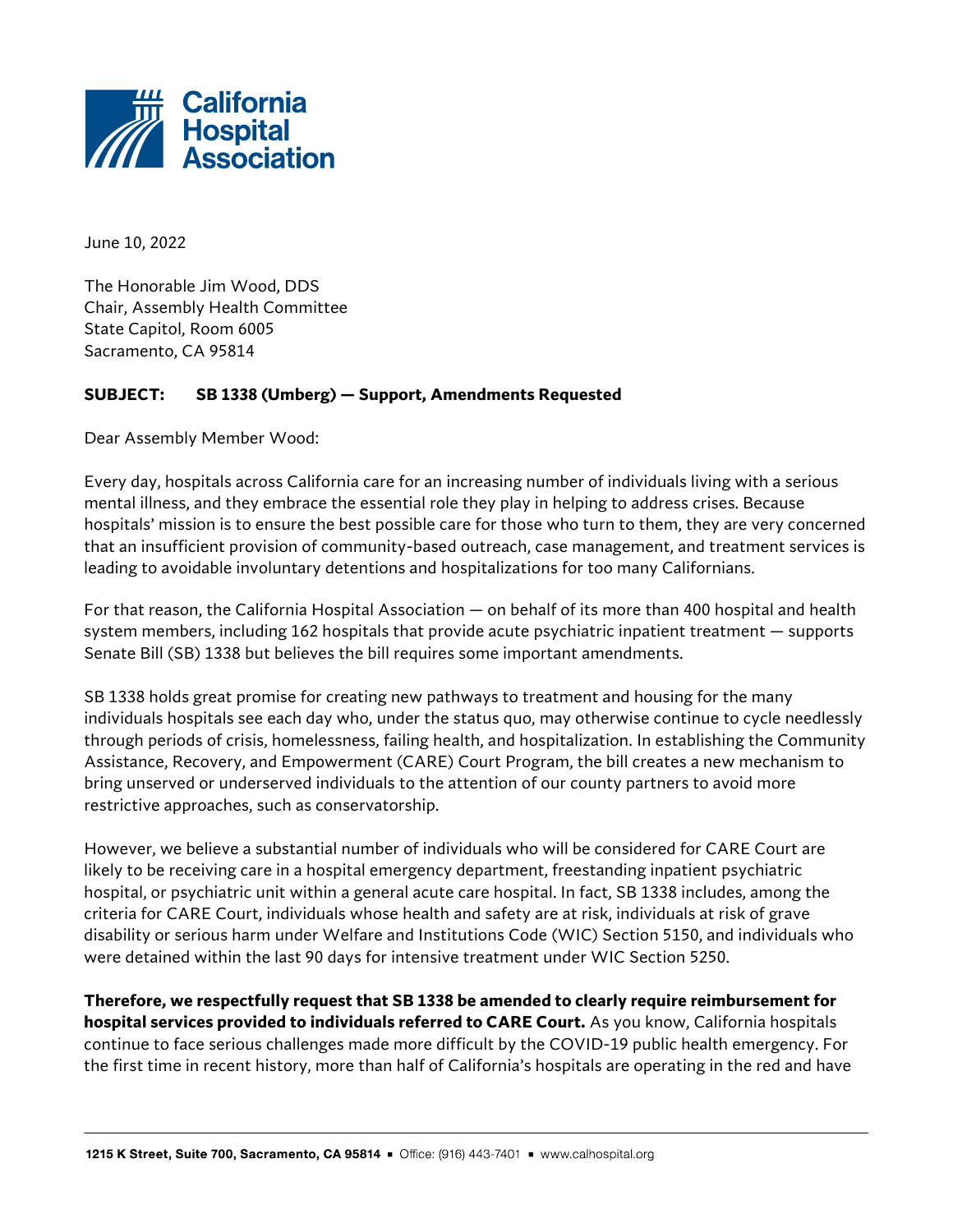Assembly Member Wood June 10, 2022

collectively lost more than \$20 billion in 2020 and 2021. Even after accounting for more than \$8 billion in federal relief, hospitals experienced a \$12 billion loss. The financial devastation caused by this unprecedented crisis has already placed great strain on hospitals' ability to provide care for all who need it. Now is not the time to add to that strain, as all Californians deserve the best care they can get, in the best possible setting.

At the same time, our hospitals know firsthand that demand for behavioral health care has grown exponentially and outpaces available community options. Illustrative of this are the thousands of administrative days being claimed by counties unable to place their Medi-Cal Specialty Mental Health enrollees into a lower level of care, even when patients are ready for discharge. In 2020, counties claimed 35,000 administrative days for close to 2,000 adult Medi-Cal enrollees who continued to be psychiatrically hospitalized even when ready for discharge.[1](#page-1-0) With a daily administrative day rate of \$660.66 in fiscal year 2019-20, this equates to \$23 million spent paying hospitals to maintain care for patients who needed a lower level of care than was unavailable in the community.

We implore you to ensure that hospitals are adequately compensated for the care we will provide to individuals referred to CARE Court. Currently, SB 1338 gives courts broad authority to order the provision of services and supports for respondents who are either being evaluated for or are participating in CARE Court. Additionally, the bill acknowledges the wide array of existing obligations and funding sources for counties to use for CARE Court participants. **CHA requests these provisions of SB 1338 clarify that all costs incurred by hospitals for emergency department and inpatient psychiatric services for CARE Court participants must be fully reimbursed.** 

Hospitals should be reimbursed for emergency department and inpatient psychiatric hospital services during the initial 14-day period in which a patient could be awaiting a CARE Court clinical evaluation or initial hearing. Hospitals should also be reimbursed for care provided on days when a patient currently participating in CARE Court is awaiting a hearing, awaiting development and approval of a CARE plan, or awaiting the county to place them in appropriate housing. For individuals referred to or participating in CARE Court and receiving inpatient psychiatric hospital services, we request that hospitals receive the full inpatient per diem rate, not the administrative day rate. The current administrative day rate of  $$726.86<sup>2</sup>$  $$726.86<sup>2</sup>$  $$726.86<sup>2</sup>$  is substantially lower than the average inpatient rate of \$1,792.<sup>[3](#page-1-2)</sup> For your consideration, we offer the following suggested amendments to achieve these requests.

(1) Add the following to Section 2 pertaining to health care service plans and Section 3 pertaining to insurers:

*A health care service plan [An insurer] shall provide for reimbursement of all hospital emergency department services and inpatient hospitalization services provided to any enrollee for whom a petition to initiate CARE proceedings has been filed pursuant to Section* 

<span id="page-1-0"></span><sup>&</sup>lt;sup>1</sup> California Health and Human Services Open Data Portal, Adult SMHS Utilization, online at: [https://data.chhs.ca.gov/dataset/49531961-ce22-4401-b8f0-76c4e06ea967/resource/cbd12741-5df9-439f-8a3f](https://data.chhs.ca.gov/dataset/49531961-ce22-4401-b8f0-76c4e06ea967/resource/cbd12741-5df9-439f-8a3f-fe8cedaa6e45/download/adult_perf.dash.util_12.09.2021.csv)[fe8cedaa6e45/download/adult\\_perf.dash.util\\_12.09.2021.csv.](https://data.chhs.ca.gov/dataset/49531961-ce22-4401-b8f0-76c4e06ea967/resource/cbd12741-5df9-439f-8a3f-fe8cedaa6e45/download/adult_perf.dash.util_12.09.2021.csv)<br><sup>2</sup> The current rate has a temporary COVID-related increase over the usual rate of \$660.66. Behavioral Health

<span id="page-1-1"></span>Information Notice No: 21-070, Department of Health Care Services, online at:

<span id="page-1-2"></span><https://www.dhcs.ca.gov/formsandpubs/Documents/BHIN-21-070-Admin-Day-Rate-for-2021.pdf> <sup>3</sup> FY 2022-23 County Interim Rate Table, Department of Health Care Services, online at:

<https://www.dhcs.ca.gov/services/MH/Documents/MedCCC/Library/FY-22-23-County-Interim-Rate-Table.xlsm>